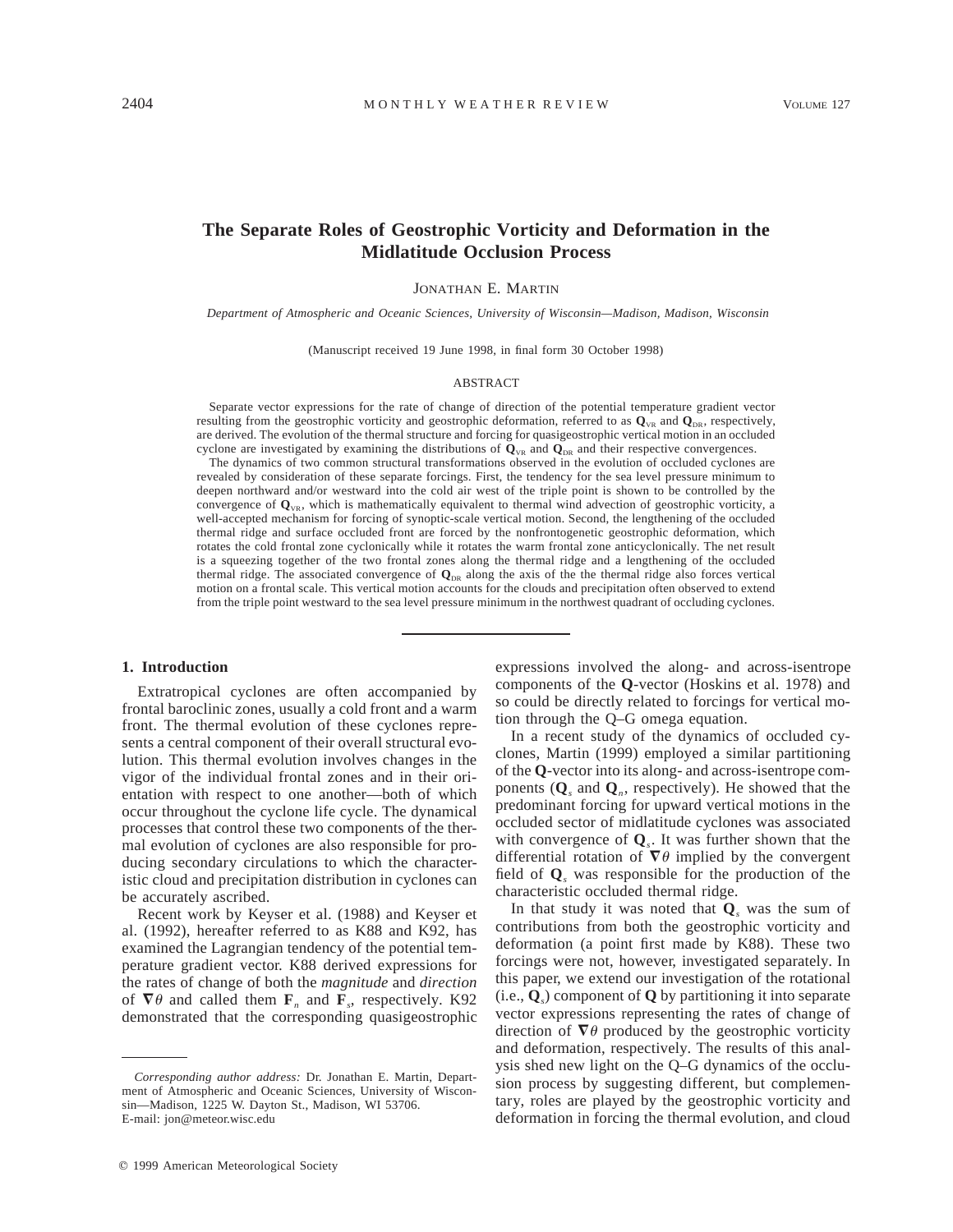and precipitation distribution, of the postmature phase midlatitude cyclone.

The analysis begins with a brief review of the various forms of the Q–G omega equation in section 2. We then offer a derivation of the separate vorticity and deformation contributions to **Q***<sup>s</sup>* (the rotational component of the Q–G vector frontogenesis function) in section 3. Examples of the separation of these two rotational components in the three cyclones investigated by Martin (1999) will also be given there. The evolution of these separate forcings throughout the life cycle of one of these occluding cyclones will be given in section 4. A discussion of the occlusion process in light of this analysis as well as the development of a dynamic conceptual model of the occlusion process are given in section 5. Finally, in section 6 conclusions are offered along with suggested future directions.

#### **2. The quasigeostrophic omega equation**

The traditional form of the Q–G omega equation is given by (Holton 1992)

$$
\left(\sigma \nabla^2 + f_c^2 \frac{\partial^2}{\partial p^2}\right) \omega
$$
  
=  $f_o \frac{\partial}{\partial p} [\mathbf{V}_g \cdot \nabla (\zeta_g + f)] - \nabla^2 [\mathbf{V}_g \cdot \nabla \left(\frac{\partial \phi}{\partial p}\right)],$  (1)

where  $\nabla^2 = \frac{\partial^2}{\partial x^2} + \frac{\partial^2}{\partial y^2}$ ,  $\zeta_g = \left(\frac{1}{f_o}\right) \nabla^2 \phi$ , and  $\frac{\partial \phi}{\partial p}$  $= -RT/p$ . It is tempting to consider the two terms on the rhs of (1) as representations of separate physical processes; however, a convincing argument against such a practice was made by Trenberth (1978) and Hoskins et al. (1978). Upon carrying out the derivatives on the rhs of (1), Trenberth (1978) found that some cancellation existed between the two terms. By neglecting the socalled ''deformation term'' (Wiin-Nielsen 1959) he concluded that the rhs of (1) could be approximated by considering the advection of geostrophic absolute vorticity by the column thermal wind, a result similar to that produced by Sutcliffe (1947). The Trenberth (1978) expression of (1) is given by

$$
\left(\sigma \nabla^2 + f^2 \frac{\partial^2}{\partial p^2}\right) \omega
$$
  
=  $2f_o \frac{\partial \mathbf{V}_g}{\partial p} \cdot \nabla (\zeta_g + f)$   
A  
+  $2f_o \left[\frac{\partial \mathbf{V}_g}{\partial y} \cdot \nabla \left(\frac{\partial U_g}{\partial p}\right) - \frac{\partial \mathbf{V}_g}{\partial x} \cdot \nabla \left(\frac{\partial V_g}{\partial p}\right)\right],$  (2)  
B

which is approximately equal to

$$
\left(\sigma \nabla^2 + f_o^2 \frac{\partial^2}{\partial p^2}\right) \omega \approx 2 f_o \frac{\partial \mathbf{V}_g}{\partial p} \cdot \nabla \zeta_g \tag{2a}
$$

on an *f*-plane except in frontal–jet streak regions where the neglected deformation term [term B in (2)] is usually large (Wiin-Nielsen 1959). In his examination of the importance of the deformation term throughout the life cycle of a typical midlatitude cyclone, Martin (1998a) has recently offered the more general statement that *the deformation term is large in regions where first-order discontinuities in temperature are coincident with regions of nonzero first derivatives in the geostrophic wind field.* Such regions are not constrained to be frontal in nature; in fact, he showed that the thermal ridge commonly associated with the occluded quadrant of cyclones is an example of a nonfrontal region in which the deformation term is large in the midtroposphere.

An alternative version of the Q–G omega equation on an *f*-plane was given by Hoskins et al. (1978) as

$$
\left(\sigma \nabla^2 + f_o^2 \frac{\partial^2}{\partial p^2}\right) \omega = -2 \nabla \cdot \mathbf{Q},\tag{3}
$$

where **Q** is given by

$$
\mathbf{Q} = f_o \mathbf{\gamma} \left[ \left( -\frac{\partial \mathbf{V}_s}{\partial x} \cdot \nabla \theta \right) \hat{i}, \left( -\frac{\partial \mathbf{V}_s}{\partial y} \cdot \nabla \theta \right) \hat{j} \right]
$$

with  $\gamma = (R/fP) \cdot (P \cdot /P) \cdot (P \cdot /P) \cdot (P \cdot R \cdot R)$ . Thus, the divergence of the **Q** vector describes the complete forcing for the Q–G omega equation. Another important physical meaning of the **Q** vector is that it represents the rate of change of  $\nabla \theta$  following the geostrophic flow [i.e., **Q** =  $f_{\rho} \gamma \frac{d}{dt_{\rho}} \nabla \theta$ , where  $\frac{d}{dt_{\rho}} = \frac{\partial}{\partial t} + U_{\rho} \frac{\partial}{\partial x} + V_{\rho} \frac{\partial}{\partial y}$ . As such, Q describes changes in the *magnitude* of  $\nabla \theta$ as well as changes in the *direction* of  $\nabla \theta$ . For this reason, **Q** represents the Q–G analog of the vector frontogenesis function, **F**, introduced by K88.

Following a suggestion made by K88, K92 partitioned the **Q** vector into along- and across-isentrope components and investigated the vertical motion forcings described by each component in an idealized model simulation. Barnes and Colman (1993) and Kurz (1997) offer recent examples of this partitioning in observed cases. We adopt a natural coordinate system in which  $\hat{\mathbf{n}}$  is directed along  $\nabla \theta$  and  $\hat{\mathbf{s}}$  is 90° counterclockwise from **nˆ** (slightly different from that used by K88 and K92). In such a coordinate system the across- and alongisentrope components of  $\mathbf{Q}$  ( $\mathbf{Q}_n$  and  $\mathbf{Q}_s$ , respectively) are given by

$$
\mathbf{Q}_n = \frac{\mathbf{Q} \cdot \nabla \theta}{|\nabla \theta|} \frac{\nabla \theta}{|\nabla \theta|} = Q_n \hat{\mathbf{n}} \tag{4a}
$$

and

$$
\mathbf{Q}_s = \frac{\mathbf{Q} \cdot (\hat{k} \times \nabla \theta)}{|\nabla \theta|} \left[ \frac{(\hat{k} \times \nabla \theta)}{|\nabla \theta|} \right] = Q_s \mathbf{\hat{s}}.
$$
 (4b)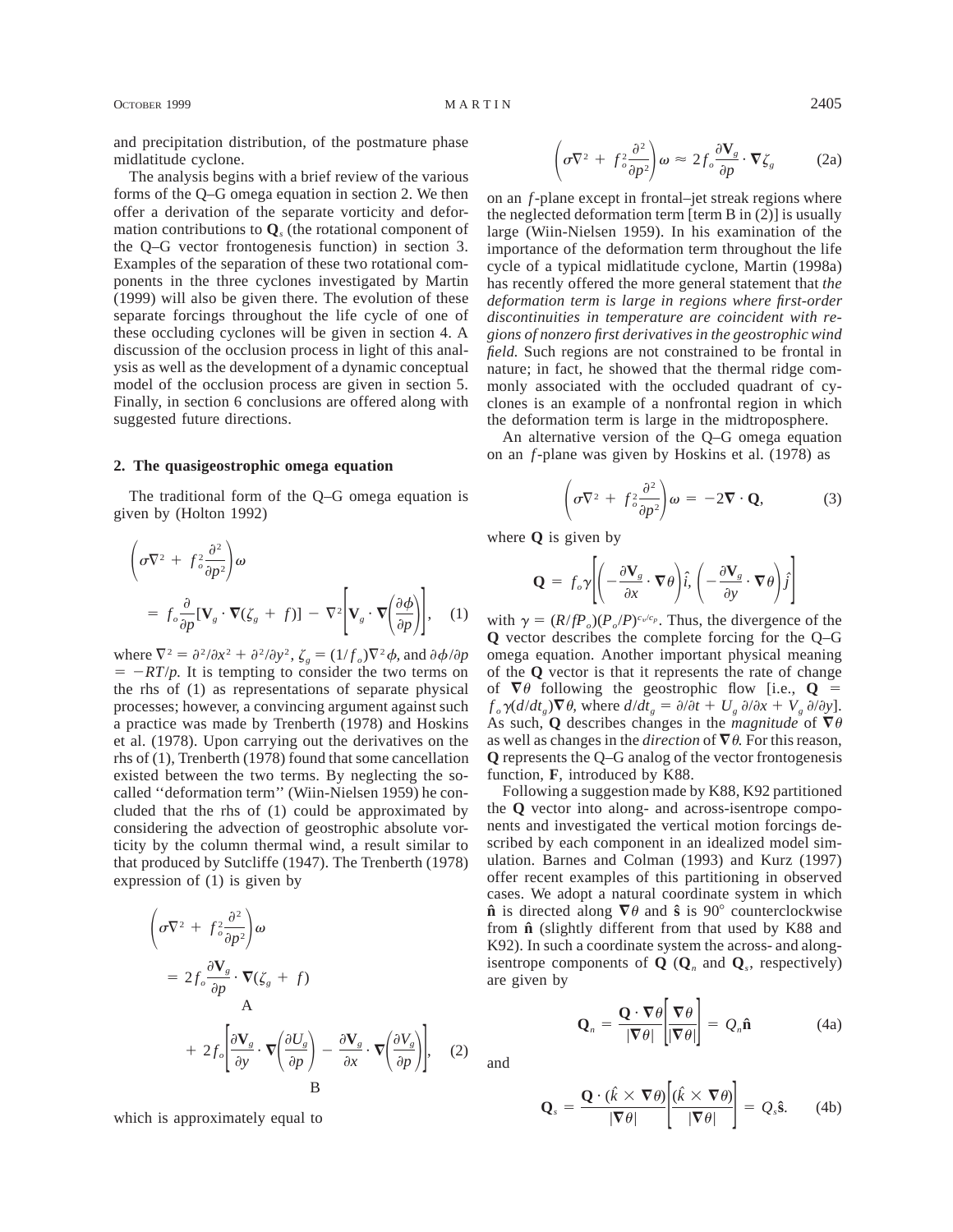K92 found that bands of **Q** forcing distributed parallel to the baroclinic zones within their idealized cyclone (physically reminiscent of frontal circulations) were entirely accounted for by convergence of the across-isentrope component, **Q***n*. Consistent with this inference, the scalar function  $Q_n$  is identically equal to the  $Q-G$ frontogenesis function  $[F<sub>g</sub> = (d/dt<sub>g</sub>) | \nabla \theta]$ . As a result,  $Q_n$  can be rewritten in terms of the kinematic properties of the geostrophic flow as  $Q_n = F_g = (|\nabla \theta|/2)[E_g]$ cos2 $\beta$ ], where  $E_g$  is the total resultant geostrophic deformation and  $\beta$  is the angle between the isentropes and the local axis of dilatation. This formulation reiterates a point implicit in Petterssen (1936); namely, that in purely geostrophic flow the magnitude of the potential temperature gradient vector can be changed only by the geostrophic deformation.

K92 also found that the forcing associated with the along-isentrope component, **Q***s*, was distributed in a dipole on the scale of the synoptic disturbance in their model. They interpreted this fact to mean that convergence of **Q***<sup>s</sup>* described the synoptic-scale forcing for Q–G omega. They also showed that the function  $Q_s$  can be written as  $Q_s = |\nabla \theta| d\alpha/dt$ , where  $\alpha$  is the orientation angle of isentropes to the *x* axis (i.e., a latitude circle). Thus,  $Q_s$  represents the rotational component of the  $Q-G$ vector frontogenesis function, with  $\nabla \theta$  being rotated counterclockwise (clockwise) for positive (negative) *Qs*. An extension of a derivation presented in K88 shows that  $Q_s$  can be expressed in terms of invariant kinematic properties of the wind field as

$$
Q_s = \frac{|\nabla \theta|}{2} (\zeta_s + E_s \sin 2\beta). \tag{5}
$$

Thus, the rotational component of the Q–G vector frontogenesis function consists of contributions from the geostrophic relative vorticity  $(\zeta_g)$  and the resultant geostrophic deformation  $(E_g)$ . In the next section we will isolate these two contributions in separate vector expressions, each of which contributes to forcing for Q–G vertical motion and rotation of  $\nabla \theta$ .

# **3. The vorticity and deformation contributions to Q***<sup>s</sup>*

### *a. Derivation*

Our partitioning of the rotational component of the Q–G vector frontogenesis function into its vorticity and deformation contributions begins by considering the convergence of **Q***s*. Martin (1999) showed that

$$
-2\mathbf{\nabla}\cdot\mathbf{Q}_s = f_o \frac{\partial \mathbf{V}_g}{\partial p} \cdot \mathbf{\nabla}\zeta_g + f_o \frac{\partial \mathbf{V}_g}{\partial p} \cdot \mathbf{\nabla}(E_g \sin 2\beta), \quad (6)
$$

where terms A and B represent the contributions to  $\omega$ forcing resulting from the rotation of  $\nabla \theta$  made by the geostrophic relative vorticity and the geostrophic deformation, respectively. Term A is precisely equal to

half of the approximate Trenberth forcing for Q–G vertical motion (2a). Martin (1999) noted that this fact accounts for the considerable similarity in distribution that generally exists between regions of Trenberth forcing for upward motion and regions of **Q***<sup>s</sup>* convergence in the middle troposphere during the development and early mature stages of a typical midlatitude cyclone.

Hoskins and Pedder (1980) showed that the *f*-plane version of the Trenberth forcing function (2a) could be written in a divergence form similar to that of the **Q**-vector forcing for Q–G omega. That form is given by

$$
2f_o \frac{\partial \mathbf{V}_g}{\partial p} \cdot \nabla \zeta_g = -2\nabla \cdot \mathbf{Q}_{TR},\tag{7}
$$

where  $\mathbf{Q}_{TR} = f_o \gamma \zeta_e(\hat{k} \times \nabla \theta)$ . They did not attribute physical significance to  $\mathbf{Q}_{TR}$  Reference to (6), however, suggests that the vector  $\mathbf{Q}_{TR}$  physically describes *twice* the rotation of  $\nabla \theta$  produced by the geostrophic relative vorticity, a point made by Martin (1999).

Substituting  $-\nabla \cdot \mathbf{Q}_{TR}$  for term A in (6) yields

$$
-2\mathbf{\nabla}\cdot\mathbf{Q}_s = -\mathbf{\nabla}\cdot\mathbf{Q}_{TR} + f\frac{\partial\mathbf{V}_g}{\partial p}\cdot\mathbf{\nabla}(E_g \sin 2\beta). \quad (8)
$$

Thus, the forcing for  $\omega$  resulting from the rotation of  $\nabla \theta$  made by the geostrophic deformation is given by

$$
-2\mathbf{\nabla}\cdot\mathbf{Q}_s + \mathbf{\nabla}\cdot\mathbf{Q}_{\text{TR}} = f \frac{\partial \mathbf{V}_g}{\partial p} \cdot \mathbf{\nabla}(E_g \sin 2\beta) \quad (9a)
$$

or

$$
-2\mathbf{\nabla} \cdot \left(\mathbf{Q}_s - \frac{1}{2}\mathbf{Q}_{TR}\right) \equiv -2\mathbf{\nabla} \cdot \mathbf{Q}_{DR}
$$

$$
= f \frac{\partial \mathbf{V}_s}{\partial p} \cdot \mathbf{\nabla} (E_s \sin 2\beta), \quad (9b)
$$

where  $\mathbf{Q}_{\text{DR}}$  is the vector representing the rate of change of direction of  $\nabla \theta$  produced by the geostrophic deformation. It can be shown (see appendixes A and B) that the Cartesian form of  $\mathbf{Q}_{\text{DR}}$  is given

$$
\mathbf{Q}_{\text{DR}} = \frac{f_{o}\gamma}{|\nabla\theta|^{2}} \bigg[ E_{1} \frac{\partial\theta}{\partial x} \frac{\partial\theta}{\partial y} + \frac{1}{2} E_{2} \bigg( \frac{\partial\theta}{\partial y} \bigg)^{2} - \bigg( \frac{\partial\theta}{\partial x} \bigg)^{2} \bigg] (\hat{k} \times \nabla\theta), \tag{10}
$$

where  $E_1 = (\partial U_g / \partial x - \partial V_g / \partial y)$  is the geostrophic stretching deformation and  $E_2 = (\partial V_g / \partial x + \partial U_g / \partial y)$  is the geostrophic shearing deformation. We shall hereafter refer to the vorticity forcing contribution as  $\mathbf{Q}_{VR}$  noting that  $\mathbf{Q}_{\text{VR}} = \frac{1}{2}\mathbf{Q}_{\text{TR}}$ .

# *b. Three examples*

In the study by Martin (1999) three different occluded cyclones were considered and the partitioned **Q**-vector forcing for each was illustrated at some point after occlusion [see Figs. 14, 15, and 16 of Martin (1999)]. In each case, the vast majority of Q–G forcing for ascent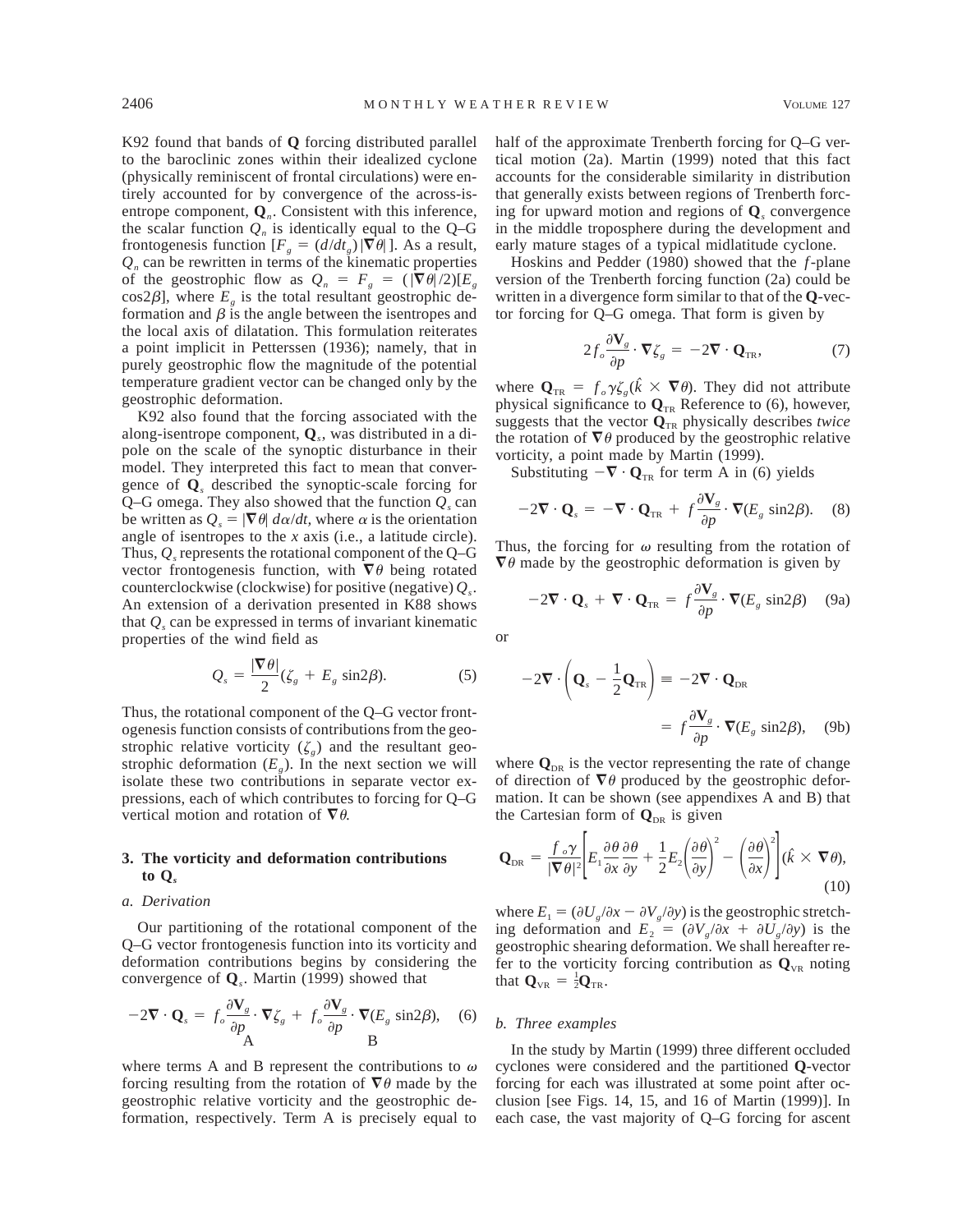

FIG. 1. The 18-h forecast from the UW-NMS valid at 0600 UTC 23 Oct 1996. (a) Solid lines are sea level isobars (labeled in hPa and contoured every 4 hPa) and dashed lines are 950-hPa potential temperatures (labeled in K and contoured every 2 K). Conventional frontal analyses indicate model-based positions of the surface fronts. (b) 600–900-hPa column-averaged **Q***<sup>s</sup>* vectors and **Q***<sup>s</sup>* convergence from an 18-h forecast of the UW-NMS valid at 0600 UTC 23 Oct 1996. The **Q**<sub>*s*</sub> convergence is contoured and shaded in units of m kg<sup>-1</sup> s<sup>-1</sup> every  $5 \times 10^{-16}$  m kg<sup>-1</sup> s<sup>-1</sup> beginning at  $5 \times 10^{-16}$  m kg<sup>-1</sup> s<sup>-1</sup>. (c) The 600–900-hPa column-averaged  $Q_{VR}$  vectors and  $Q_{VR}$  convergence from an 18-h forecast of the UW-NMS valid at 0600 UTC 23 Oct 1996. The  $\mathbf{Q}_{\text{VR}}$  convergence is contoured and shaded as in Fig. 1b. Surface frontal analysis as in Fig. 1a. (d) The 600–900-hPa column-averaged  $\mathbf{Q}_{DR}$  vectors and  $\mathbf{Q}_{DR}$  convergence from an 18-h forecast of the UW-NMS valid at 0600 23 Oct 1996. The  $\mathbf{Q}_{DR}$  convergence is contoured and shaded as in Fig. 1b. Surface frontal analysis as in Fig. 1a.

in the occluded sector of the cyclone was accounted for by  $-2\nabla \cdot (\mathbf{Q})$ . To illustrate the separation between the geostrophic vorticity and deformation contributions to  $\mathbf{Q}_s$ , we show the partitioned  $\mathbf{Q}_s$  forcing for those same three cyclones in the ensuing figures. It is important to note that the **Q**-vector forcings are calculated using column-averaged geostrophic wind and  $\theta$  in the 500–900hPa layer (except in Fig. 1 where the 600–900 hPa layer is used). The thermal ridge identified by this columnaverage is nearly collocated with the lower-tropospheric thermal ridge used, in part, to determine the position of the surface-occluded front. All of the analyses in this paper employ output from numerical simulations of the selected cyclones performed using the University of Wisconsin Nonhydrostatic Modeling System (UW-NMS). The model description, as well as the specifications for the model runs used to simulate the three cases illustrated here, are described in detail in Martin (1999) and are not repeated here.

At 0600 UTC 23 October 1996 a surface cyclone center was located over the Iowa–Wisconsin–Illinois border. The 950-hPa  $\theta$  (Fig. 1a) along with the 950-hPa absolute vorticity (not shown) were used to determine the model forecast frontal positions. The surface occluded front<sup>1</sup> was located in the  $\theta$  ridge extending from

<sup>&</sup>lt;sup>1</sup> It is our opinion that occluded "fronts" do not represent boundaries between different air masses so much as boundaries between different *baroclinic zones.* Therefore, such boundaries are not ''fronts'' in the traditional (i.e., air mass) sense of the word. We retain use of the noun "front" as it is the historically accepted term for this feature.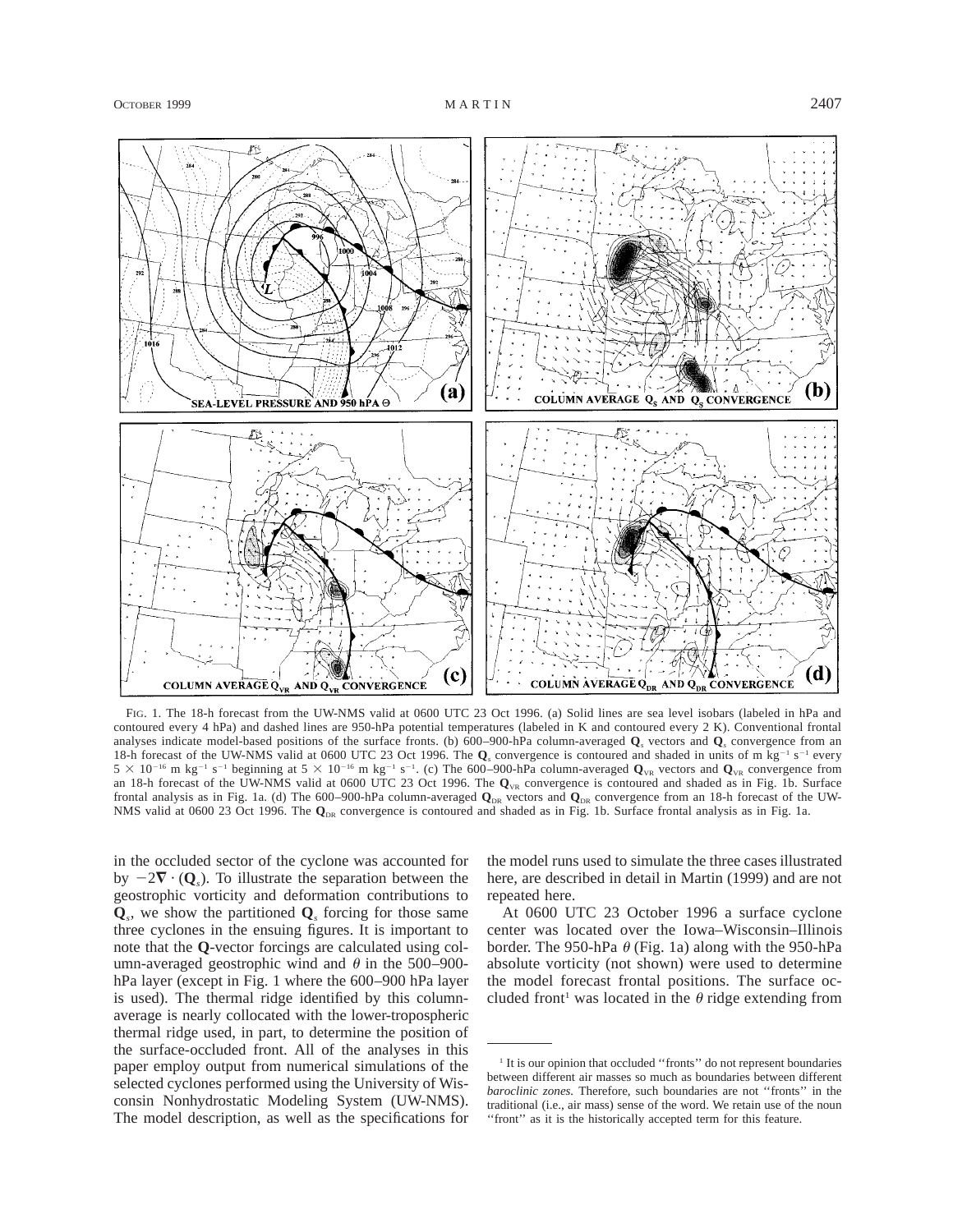

FIG. 2. (a) As for Fig. 1a except from a 12-h forecast by the UW-NMS valid at 1200 UTC 7 Nov 1996. (b) The 500–900-hPa columnaveraged **Q***<sup>s</sup>* vectors and **Q***<sup>s</sup>* convergence from a 12-h forecast by the UW-NMS valid at 1200 UTC 7 Nov 1996. The **Q***<sup>s</sup>* convergence is contoured and shaded as in Fig. 1b. (c) The 500–900-hPa column-averaged  $\mathbf{Q}_{\text{VR}}$  vectors and  $\mathbf{Q}_{\text{VR}}$  convergence from a 12-h forecast by the UW-NMS valid at 1200 UTC 7 Nov 1996. The  $Q_{VR}$  convergence is contoured and shaded as in Fig. 1b. Surface frontal analysis as in Fig. 2a. (d) The 500–900-hPa column-averaged  $\mathbf{Q}_{DR}$  vectors and  $\mathbf{Q}_{DR}$  convergence from a 12-h forecast by the UW-NMS valid at 1200 UTC 7 Nov 1996. The  $\mathbf{Q}_{\text{DR}}$  convergence contoured and shaded as in Fig. 1b. Surface frontal analysis as in Fig. 2a.

extreme northeast Iowa to northern Missouri at this time. The total  $\mathbf{Q}_s$  forcing is shown in Fig. 1b while the  $\mathbf{Q}_{vR}$ and  $\mathbf{Q}_{DR}$  contributions are shown in Figs. 1c and 1d, respectively. The  $Q_{VR}$  convergence maximum was located north and west of the surface occluded front (Fig. 1c), while the  $\mathbf{Q}_{DR}$  convergence maximum was nearly coincident with the surface occluded front, ending rather abruptly at the triple point in southwest Wisconsin. Further, the  $\mathbf{Q}_{\text{DR}}$  convergence maximum is produced by  $\mathbf{Q}_{\text{DR}}$ vectors of roughly the same magnitude but opposing **sˆ** directions, whereas the  $Q_{VR}$  convergence maximum (which is of smaller magnitude but larger areal extent) is the result of a diminished magnitude in the vectors, not a change in their direction along the **sˆ**-axis. Importantly, this suggests that the  $\mathbf{Q}_{\text{DR}}$  vector field forces opposing rotations of equal magnitude to the component baroclinic zones constituting the sides of the thermal ridge.

The 950-hPa  $\theta$  at 1200 UTC 7 November 1996 is shown in Fig. 2a along with the subjectively determined, model-based surface frontal analysis at that time. The total **Q***<sup>s</sup>* forcing (Fig. 2b) is once again composed of a vorticity contribution that is located to the northwest of the triple point (Fig. 2c) and a deformation contribution that is collocated with the surface occluded front (Fig. 2d). It is also interesting to note that the region of forcing for vertical motion associated with the geostrophic vorticity is broad and weak, whereas the forcing for  $\omega$ associated with the deformation is much longer than it is wide—suggesting a frontal-type scale. Also, the vorticity forcing for  $\omega$  is located over the sea level pressure minimum. As was the case with the previous example, the  $\mathbf{Q}_{\text{DR}}$  forcing abruptly ends at the triple point on the southern tip of James Bay.

The most vigorous of the three systems described by Martin (1999) occurred on 1 April 1997. The 950-hPa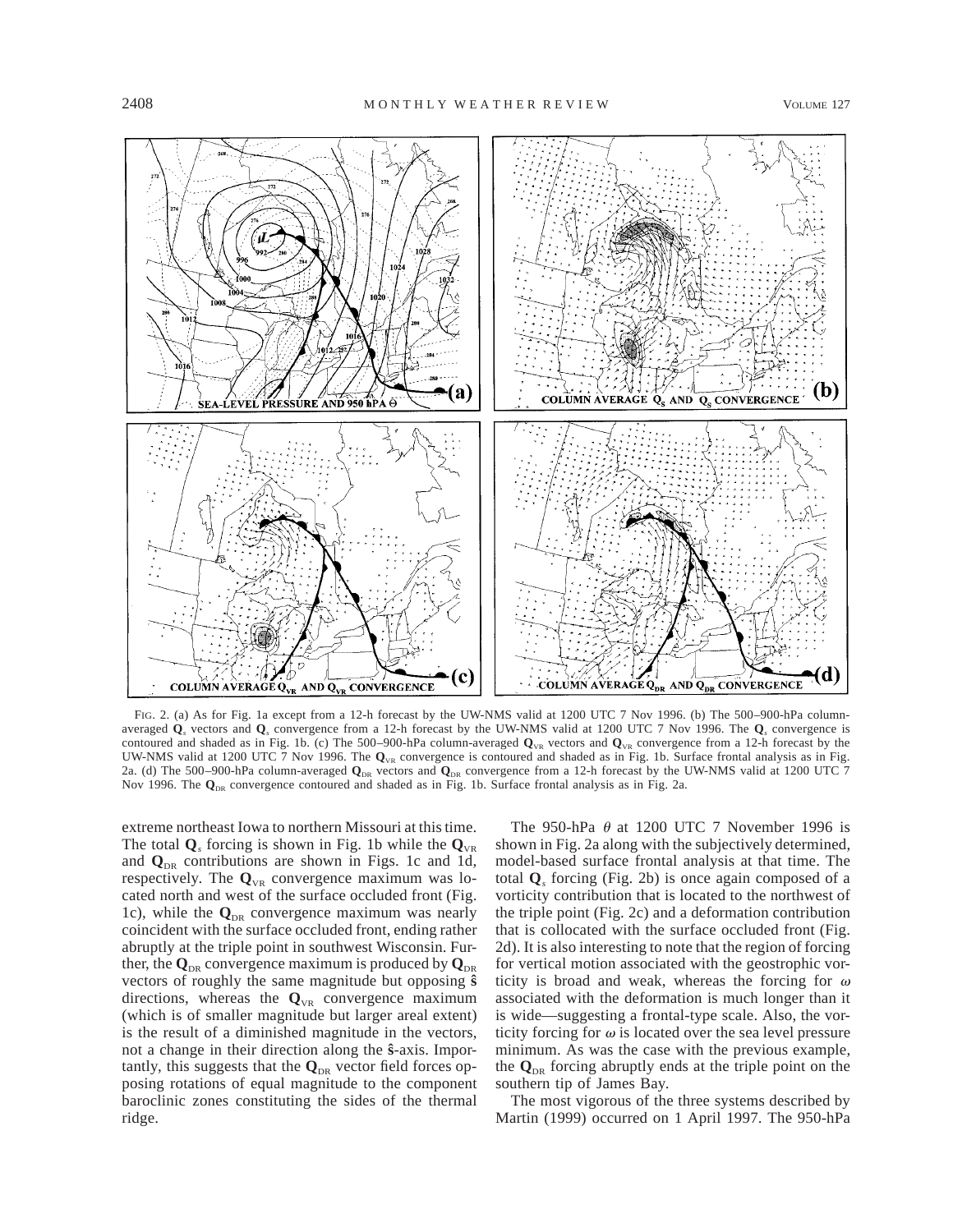$\theta$  along with the model-based subjectively determined surface fronts for 0600 UTC 1 April 1997 are shown in Fig. 3a. The dashed line at the western end of the occluded front indicates a pressure trough that connects the sea level pressure minimum to a developing secondary cold front off the Carolina coast. The total **Q***<sup>s</sup>* forcing at this time is shown in Fig. 3b. The vorticity contribution to this total forcing is shown in Fig. 3c. Consistent with the prior cases, this forcing is located west of the triple point along the western edge of the surface occluded front and is the result of a diminishing magnitude of the  $\mathbf{Q}_{\text{VR}}$  vectors, not a systematic change in their direction along the **sˆ** axis. The vorticity forcing is also, once again, ellipsoidal in shape with major and minor axes of similar lengths. It is also located just to the northwest of the sea level pressure minimum as in the other cases. The  $\mathbf{Q}_{\text{DR}}$  vectors themselves are of nearly equal magnitude but different **sˆ** direction across the surface occluded front resulting in a long and narrow but very intense region of  $Q_{DR}$  convergence located along the surface occluded front. Also, consistent with the other two cases, the  $\mathbf{Q}_{DR}$  forcing for ascent ends abruptly at the triple point.

The remarkable similarity in the distribution of the  $\mathbf{Q}_{\text{VR}}$  and  $\mathbf{Q}_{\text{DR}}$  vectors and their respective forcings for vertical motion in these three quite different cyclones testifies to the robust nature of the signal and suggests its relevance for understanding the process of occlusion. Before offering a physical interpretation of these instantaneous distributions, we proceed to examine the  $\mathbf{Q}_{\text{VR}}$  and  $\mathbf{Q}_{\text{DR}}$  vectors, along with their convergences, throughout the life cycle of the 1 April 1997 cyclone.

## **4. Evolution of the separate vorticity and deformation forcings in an occluding cyclone**

In this section we examine the evolution of the components of the **Q***<sup>s</sup>* forcing throughout a portion of the life cycle of the 1 April 1997 cyclone. At each time to be shown, the  $\mathbf{Q}_n$  component of the forcing for  $\omega$  in the developing occluded quadrant is much smaller than the  $\mathbf{Q}_s$  component. As is the case in Figs. 1–3, we show the UW-NMS model-based, subjectively determined surface frontal positions in each of the foregoing figures along with the 500–900-hPa column-averaged  $Q_s$ ,  $Q_{vR}$ , and  $\mathbf{Q}_{\text{DR}}$  vectors at the indicated times.

At 1500 UTC 31 March, a modest sea level pressure minimum was located just offshore of New Jersey and the Delmarva peninsula. The central pressure was 997 hPa and the lower-tropospheric frontal structure was characteristic of an open wave (Fig. 4a). The **Q***<sup>s</sup>* vectors and their convergence were largest just to the northwest of the sea level pressure minimum with significant cyclonic rotation of  $\nabla \theta$  along the cold frontal baroclinic zone suggested by the **Q***<sup>s</sup>* vectors themselves (Fig. 4b). The vast majority of the **Q***<sup>s</sup>* convergence and the cyclonic rotation of  $\nabla \theta$  was accounted for by the vorticity contribution (Fig. 4c). Note that the  $Q_{VR}$  forcing was

nearly circular and located north and west of the peak of the warm sector. Very little convergence of  $\mathbf{Q}_{\text{DR}}$  was evident at this time (Fig. 4d) although the  $\mathbf{Q}_{DR}$  vectors themselves were of opposite **sˆ** directions along the cold frontal and warm frontal zones, respectively.

In the ensuing 3 h the lower-tropospheric thermal structure was altered subtly. An incipient thermal ridge had developed, extending northwestward from the peak of the warm sector to Long Island (Fig. 5a). This occluded thermal ridge, in contrast to the thermal ridge located over southern Quebec, connected the surface warm sector to the minimum in sea level pressure. The surface cyclone center (now at 993 hPa) had moved northeastward to a position south of Long Island and the **Q***<sup>s</sup>* forcing for ascent was maximized in its vicinity (Fig. 5b). The  $\mathbf{Q}_{VR}$  contribution to  $\mathbf{Q}_s$  still provided the majority of the total **Q***<sup>s</sup>* forcing and remained to the north and west of the peak of the warm sector, displaced slightly west of the position of the sea level pressure minimum at this time (Fig. 5c). The deformation forcing and  $\mathbf{Q}_{\text{DR}}$  vectors are shown in Fig. 5d. Notice the  $\mathbf{Q}_{\text{DR}}$ vectors change **sˆ** direction across the incipient thermal ridge and their convergence is a maximum over its limited length, ending at the peak of the warm sector. The change of  $\hat{\mathbf{s}}$  direction of the  $\mathbf{Q}_{DR}$  vectors physically represents the action of the geostrophic deformation in differentially rotating the component baroclinic zones (warm and cold fronts) of this cyclone as the storm develops.

By 0000 UTC 1 April the surface cyclone had intensified to 985 hPa and was located south of Cape Cod, Massachusetts. The 950-hPa  $\theta$  demonstrates that by this time the cyclone had occluded (Fig. 6a) as a thermal ridge extended westward from the peak of the warm sector into the sea level pressure minimum. The total **Q***<sup>s</sup>* forcing was notable at this time and was maximized from the Delmarva peninsula to well offshore to the southeast of Cape Cod (Fig. 6b). Partitioning of this forcing into its separate vorticity and deformation contributions provides evidence of an emerging pattern. The vorticity forcing was distributed over a large area on the northwestern edge of the new occluded surface front (Fig. 6c). The maximum  $Q_{VR}$  convergence remained slightly north and west of the sea level pressure minimum, suggesting, in accord with theory, that the eastward progression of the surface cyclone was being retarded by the column stretching associated with the ascent provided by the vorticity component of the **Q***<sup>s</sup>* forcing (i.e., thermal wind advection of geostrophic vorticity).

The deformation forcing and the  $Q_{DR}$  vectors are shown in Fig. 6d. The  $Q_{DR}$  vectors change  $\hat{\mathbf{s}}$  direction across the surface occluded front and thereby provided a narrow, frontal-scale axis of convergence aligned nearly along the surface occluded front, ending at the triple point. The differential rotation of  $\nabla \theta$  implied by the distribution of  $Q_{DR}$  vectors forced a squeezing of the component frontal zones into a thermal ridge connecting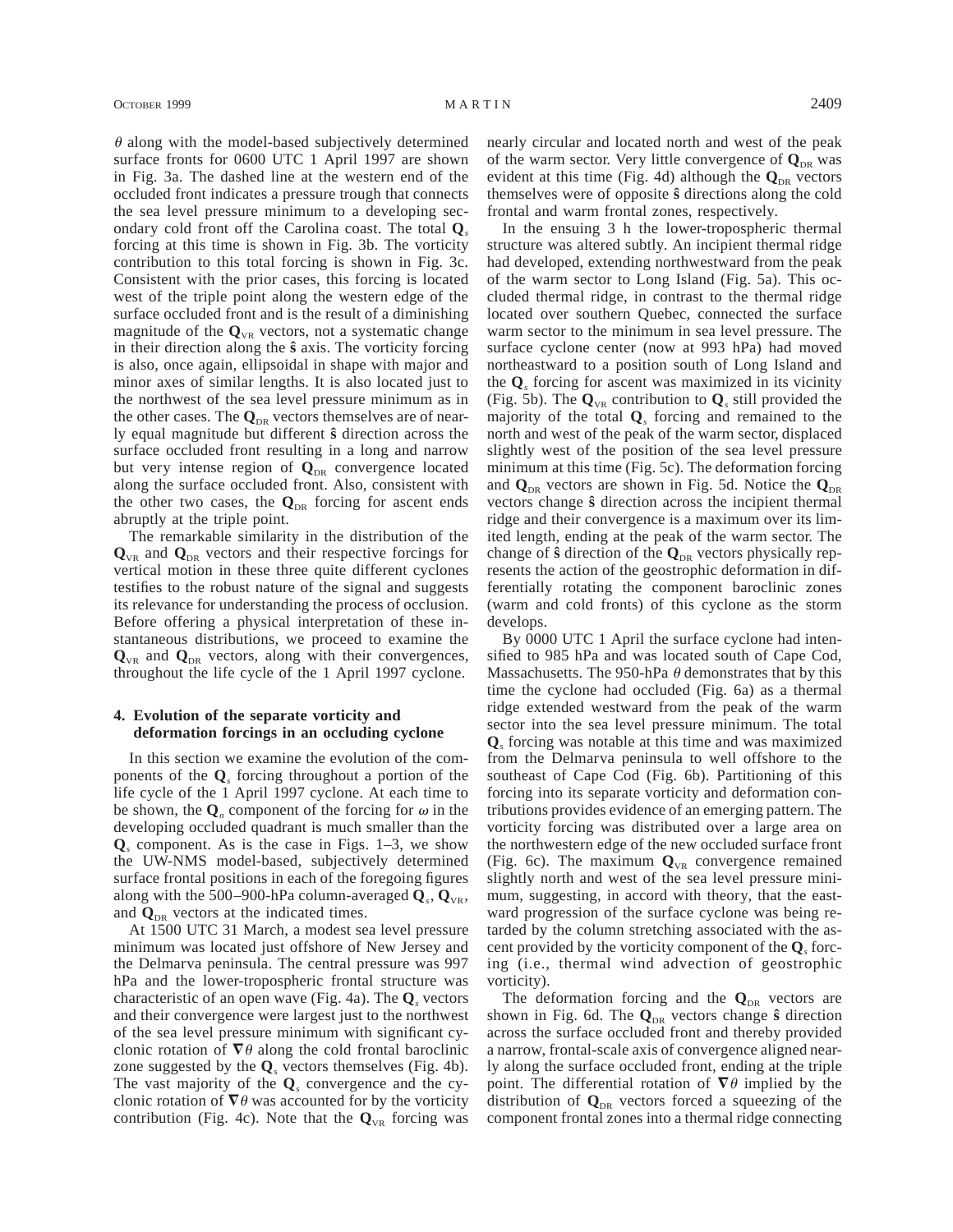

FIG. 3. (a) As for Fig. 2a except from an 18-h forecast by the UW–NMS valid at 0600 UTC 1 Apr 1997. Dashed cold frontal symbol represents the position of the secondary surface cold front. Bold dashed line represents the position of a pressure trough. (b) As for Fig. 2b except from an 18-h forecast by the UW-NMS valid at 0600 UTC 1 Apr 1997. The **Q***<sup>s</sup>* convergence is contoured and shaded in units of m kg<sup>-1</sup> s<sup>-1</sup> every  $10 \times 10^{-16}$  m kg<sup>-1</sup> s<sup>-1</sup> beginning at  $5 \times 10^{-16}$  m kg<sup>-1</sup> s<sup>-1</sup>. (c) As for Fig. 2c except from an 18-h forecast by the UW-NMS valid at 0600 UTC 1 Apr 1997. The  $Q_{\text{VR}}$  convergence is contoured and shaded as in Fig. 3b. Frontal symbols as in Fig. 3a. (d) As for Fig. 2d except from an 18-h forecast by the UW-NMS valid at 0600 UTC 1 Apr 1997. The  $\dot{Q}_{DR}$  convergence is contoured and shaded as in Fig. 3b. Frontal symbols as in Fig. 3a.

the triple point to the sea level pressure minimum. Thus, a *lengthening and sharpening* of the occluded thermal ridge, as well as the vertical motion necessary for the production of the clouds and precipitation that characterized it, were simultaneous results of the geostrophic (nonfrontogenetic) deformation forcing in the vicinity of the thermal ridge.

A similar four-panel diagram corresponding to 0600 UTC 1 April has been shown and described earlier (Fig. 3) and fits the exact same pattern as we have described for the other times presented in this section. By 1200 UTC 1 April the surface occluded thermal ridge had lengthened considerably and the sea level pressure minimum (now at 980 hPa) had correspondingly become further removed from the triple point (Fig. 7a). A secondary cold frontal zone had also become quite obvious in the lower-tropospheric thermal field. The **Q***<sup>s</sup>* forcing

had become narrow and intense by this time and closely corresponded to the position of the surface occluded front (Fig. 7b). The vorticity contribution to this forcing was, at this time, located well to the west of the triple point and just north and west of the sea level pressure minimum, as had been the case at every stage of the cyclone's evolution.

The  $\mathbf{Q}_{\text{DR}}$  vectors and their convergence at this time are shown in Fig. 7d. The horizontal scale of the  $Q_{DR}$ convergence maximum had steadily shrunk during the evolution of this occluded cyclone and was by this time very narrow, aligned along the surface occluded front, ending at the triple point just as it had done at all times subsequent to the original development of the thermal ridge. By this stage in the cyclone life cycle, however, the  $\mathbf{Q}_{\text{DR}}$  vectors and their convergence constituted the vast majority of the total **Q***<sup>s</sup>* forcing. In other words,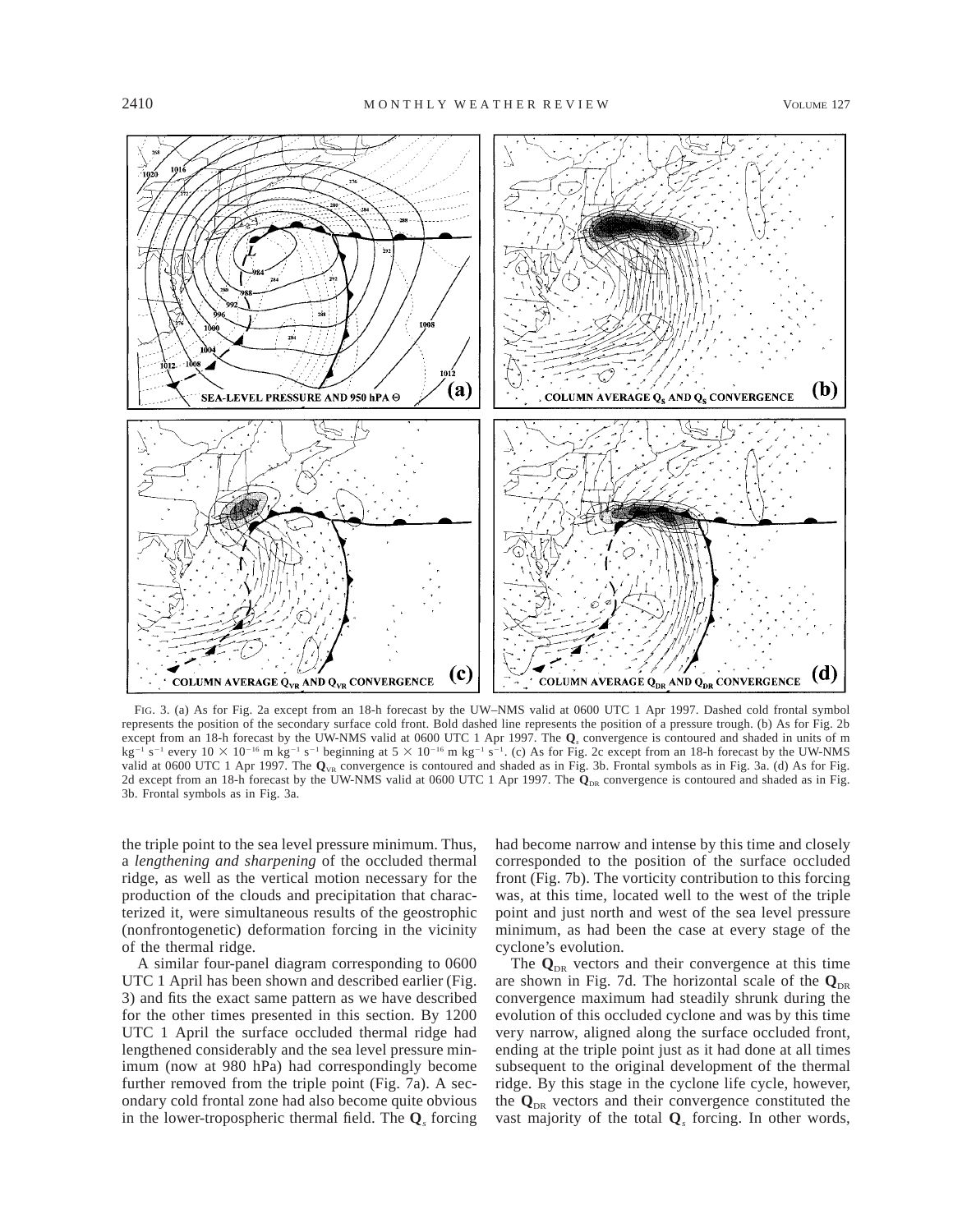

FIG. 4. (a) As for Fig. 3a except from a 3-h forecast by the UW-NMS valid at 1500 UTC 31 Mar 1997. (b) As for Fig. 3b except from a 3-h forecast by the UW-NMS valid at 1500 UTC 31 Mar 1997. (c) As for Fig. 3c except from a 3-h forecast by the UW-NMS valid at 1500 UTC 31 Mar 1997. (d) As for Fig. 3d except from a 3-h forecast by the UW-NMS valid at 1500 UTC 31 Mar 1997.

late in the life cycle, the nonfrontogenetic, geostrophic deformation exerted the largest influence on the total Q–G forcing for ascent in the occluded quadrant of the cyclone. Once again, the  $Q_{DR}$  vectors changed  $\hat{\mathbf{s}}$  direction across the occluded front, implying the importance of the geostrophic deformation in lengthening the thermal ridge by squeezing the component baroclinic zones together along the  $\mathbf{Q}_{DR}$  convergence maximum.

#### **5. Discussion**

Synoptic experience demonstrates that as a cyclone occludes, two characteristic transformations occur in the lower troposphere: 1) the occluded thermal ridge, which joins the sea level pressure minimum to the triple point, first develops and then lengthens with time, and 2) the sea level pressure minimum ''retreats'' to the north and west of the triple point, often developing into the cold air. Both the clouds and precipitation that accompany the occluded thermal ridge and the behavior of the sea level pressure minimum are forced by local upward vertical motions. In prior work concerning the Q–G forcing for ascent in the occluded sector of cyclones, Martin (1999) showed that the overwhelming majority of the lower- and middle-tropospheric forcing for ascent there is provided by convergence of the along-isentrope component of the **Q** vector, **Q***s*. It was also shown that the development of the thermal ridge characteristic of occluded cyclones was a direct consequence of convergence of  $\mathbf{Q}_s$  since  $\mathbf{Q}_s$  physically describes the contribution of the geostrophic flow to the rotation of  $\nabla \theta$ . In this study, the separate vorticity and deformation contributions to the **Q***<sup>s</sup>* vector have been isolated in the separate vector expressions,  $Q_{VR}$  and  $Q_{DR}$  respectively. The foregoing partitioning of **Q***<sup>s</sup>* illustrates that a characteristic distribution of these separate component forcings is involved in the development of an occlusion, suggesting that different, but complementary, roles are played by the geostrophic vorticity and deformation in this process. In fact, it appears that each component of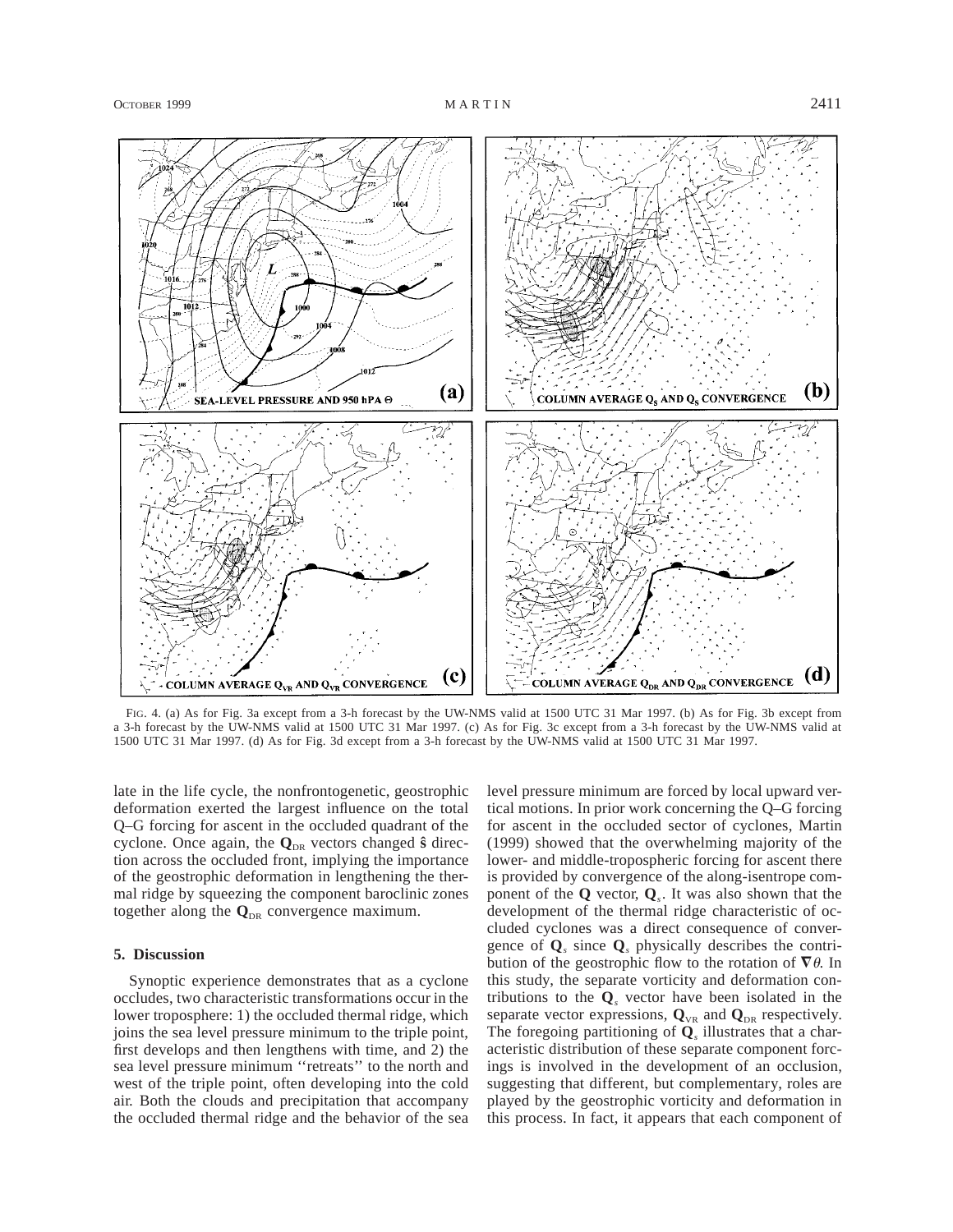

FIG. 5. (a) As for Fig. 3a except from a 6-h forecast by the UW-NMS valid at 1800 UTC 31 Mar 1997. (b) As for Fig. 3b except from a 6-h forecast by the UW-NMS valid at 1800 UTC 31 Mar 1997. (c) As for Fig. 3c except from a 6-h forecast by the UW-NMS valid at 1800 UTC 31 Mar 1997. (d) As for Fig. 3d except from a 6-h forecast by the UW-NMS valid at 1800 UTC 31 Mar 1997.

the forcing plays a central role in one of the two structural transformations mentioned above.

Throughout the evolution depicted in Figs. 4–7, the  $Q_{VR}$  forcing was located to the north and west of the peak of the warm sector, just northwest of the sea level pressure minimum. The vertical motion that accompanies this component of the baroclinic rotation provides a mechanism for the development of the sea level pressure minimum and its gradual retreat, during the occlusion process, into the cold air north and west of the original warm sector. Thus, as first suggested by Sutcliffe (1947) and later reiterated by Trenberth (1978), the evolution of the sea-level pressure minimum is controlled throughout the cyclone life cycle by the thermal wind advection of geostrophic vorticity.

The sharpening and lengthening of the occluded thermal ridge and the associated development of the occluded front observed in Figs. 4–7, along with the persistence of cloudiness and precipitation in its vicinity (not shown) are *simultaneously* forced by the nonfrontogenetic geostrophic deformation according to the distribution of  $\mathbf{Q}_{\text{DR}}$ vectors and their convergence. Throughout the evolution described in section 4, the  $Q_{DR}$  vectors changed sign ( $\hat{s}$ direction) across the occluded thermal ridge. Thus, the cold and warm frontal baroclinic zones, which constitute the two sides of the thermal ridge, were rotated with approximately equal magnitude but opposite direction by the geostrophic deformation field. This differential rotation, the result of convergence of the  $\mathbf{Q}_{\text{DR}}$  vectors near the thermal ridge, squeezed the warm and cold frontal baroclinic zones together, thereby sharpening and lengthening the thermal ridge and promoting the development of the occluded front. The  $Q_{DR}$  convergence provided forcing for ascent of the warm sector air that was squeezed between the two baroclinic zones during the process of occlusion. This process is illustrated in schematic form in Fig. 8. It was predominantly this forcing for ascent that accounted for the clouds and precipitation that characterized the occluded quadrant of this cyclone (Martin 1999).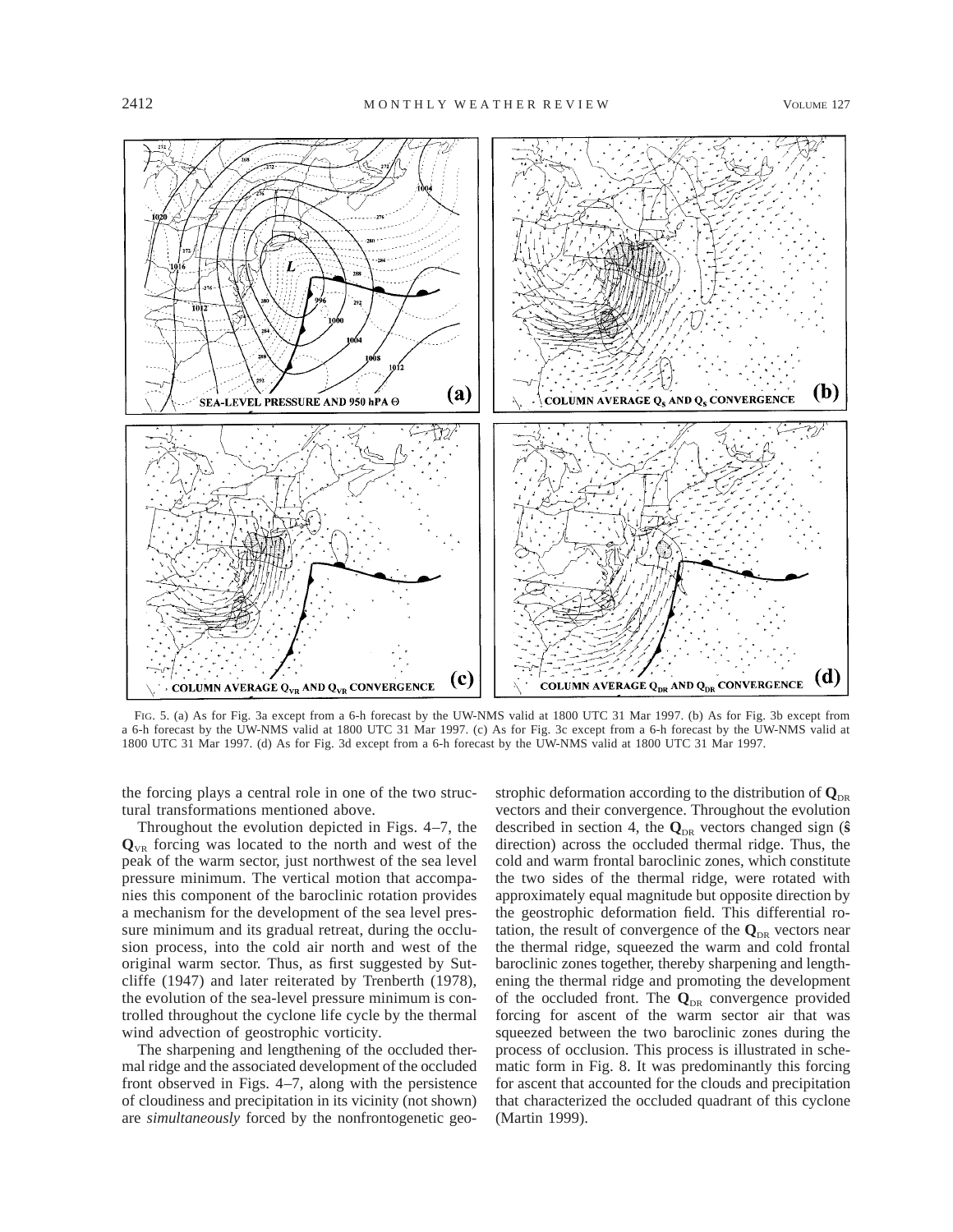

FIG. 6. (a) As for Fig. 3a except from a 12-h forecast by the UW-NMS valid at 0000 UTC 1 Apr 1997. (b) As for Fig. 3b except from a 12-h forecast by the UW-NMS valid at 0000 UTC 1 Apr 1997. (c) As for Fig. 3c except from a 12-h forecast by the UW-NMS valid at 0000 UTC 1 Apr 1997. (d) As for Fig. 3d except from a 12-h forecast by the UW-NMS valid at 0000 UTC 1 Apr 1997.

Another relevant feature of the evolution of the separate  $\mathbf{Q}_{\text{VR}}$  and  $\mathbf{Q}_{\text{DR}}$  forcings is illustrated in Figs. 4–7. Early in the life cycle (Fig. 4) the developing cyclone was characterized by a broad warm sector and little evidence of a thermal ridge at the peak of the warm sector. At this stage,  $Q_{VR}$  convergence described nearly all of the total **Q***<sup>s</sup>* convergence, suggesting that in the early development stage geostrophic deformation plays a minimal role in baroclinic rotation and its associated vertical motion forcing near the cyclone center. Even at 1800 UTC 31 March (Fig. 5), by which time a more pointed peak to the warm sector had developed, the **Q***<sup>s</sup>* forcing was still dominated by the  $Q_{VR}$  forcing, although a modest contribution by the  $\mathbf{Q}_{\text{DR}}$  forcing was precisely collocated with the nascent thermal ridge at that time.

The subsequent evolution of the separate components of  $\mathbf{Q}_s$  demonstrated the growing importance of  $\mathbf{Q}_{\text{DR}}$  convergence to the total Q–G vertical motion forcing in the occluded quadrant (Figs. 6, 3, and 7). By 1200 UTC 1 April (Fig. 7) the magnitude of the maximum  $\mathbf{Q}_{DR}$  forcing was twice as large as the maximum  $Q_{VR}$  forcing. The fact that the increasing magnitude of the  $\mathbf{Q}_{\text{DR}}$  forcing occurred simultaneously with the development of the thermal ridge is consistent with the recent study of the deformation term in the Q–G omega equation by Martin (1998a). He showed that the deformation term can be large, even in the middle troposphere, in regions where second derivatives of  $\theta$  are superposed with nonzero first derivatives of the geostrophic wind field. The thermal ridge in the occluded quadrant of the 1 April cyclone possessed both of these characteristics.

Based upon the detailed analysis of the 1 April case presented here, and the analysis of several other cases examined in the course of this research, we propose the following dynamical interpretation of the occlusion process. During the early development stage of a midlatitude cyclone, an upper-level vorticity anomaly encroaches upon a lower-tropospheric baroclinic zone (Fig. 9a). Petterssen and Smebye (1971) described this as a ''Type B'' development and it is controlled by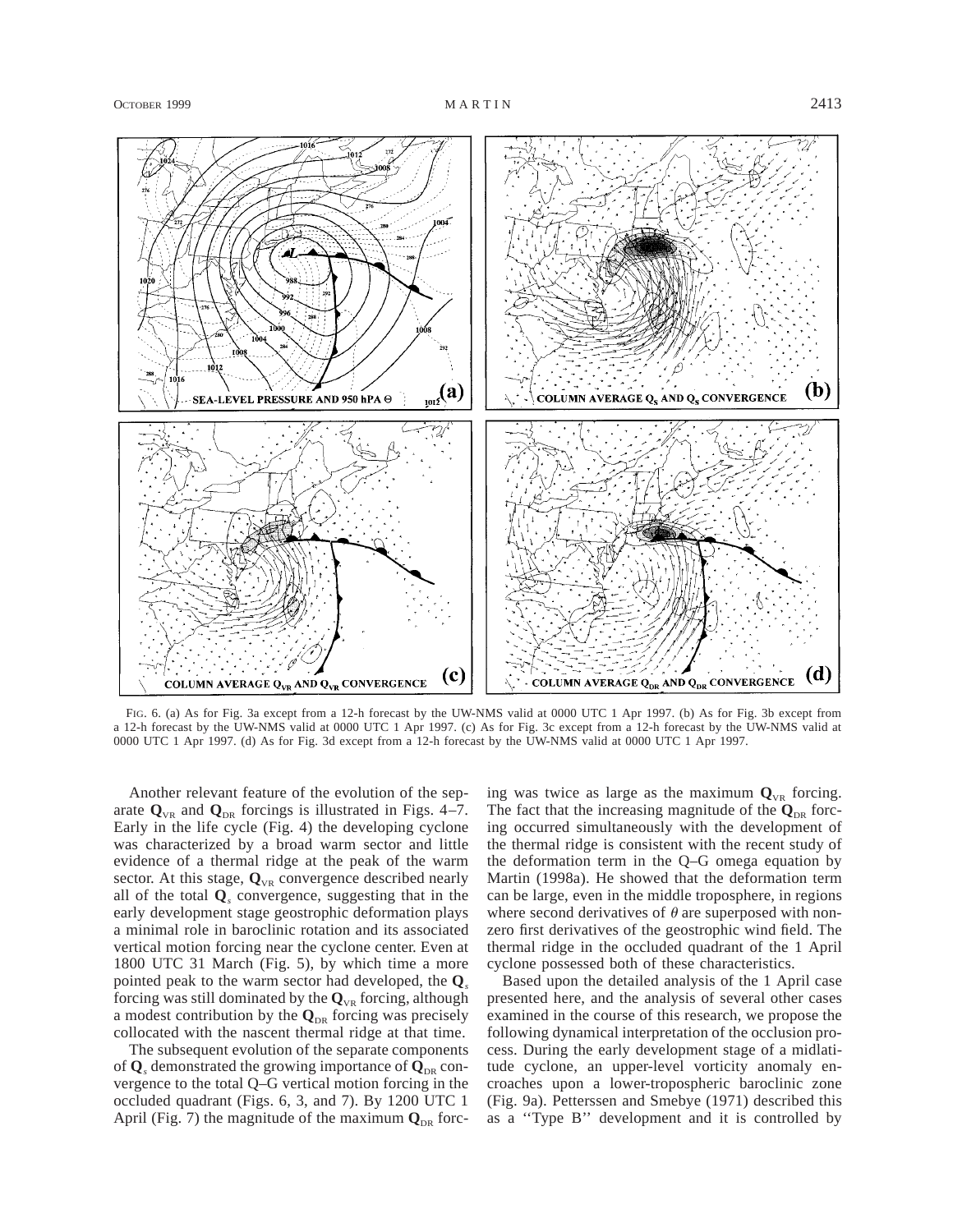

FIG. 7. (a) As for Fig. 3a except from a 24-h forecast by the UW-NMS valid at 1200 UTC 1 Apr 1997. Dashed cold frontal symbol represents the position of the secondary surface cold front. Bold dashed line represents the position of a pressure trough. (b) As for Fig. 3b except from a 24-h forecast by the UW-NMS valid at 1200 UTC 1 Apr 1997. (c) As for Fig. 3c except from a 24-h forecast by the UW-NMS valid at 1200 UTC 1 Apr 1997. Frontal symbols as in Fig. 7a. (d) As for Fig. 3d except from a 24-h forecast by the UW-NMS valid at 1200 UTC 1 Apr 1997. Frontal symbols as in Fig. 7a.

thermal wind advection of geostrophic vorticity as shown by Sutcliffe (1947) and Trenberth (1978). The region of cyclonic vorticity advection by the thermal wind is also a region of convergence of  $\mathbf{Q}_{VR}$  with the largest  $\mathbf{Q}_{\text{VR}}$  vectors occurring in the maximum vorticity area (Fig. 9b). These  $Q_{VR}$  vectors represent the contribution of the geostrophic vorticity to rotation of  $\nabla \theta$ . As such, they differentially rotate the lower-tropospheric baroclinic zone and create a nascent thermal ridge in the region of ascent and height falls downshear of the upper-level vorticity feature (Fig. 9c). Conversely, a thermal trough in the region of descent and height rises is forced upshear of the upper-level vorticity feature.

As soon as the incipient thermal ridge is sufficiently well developed, the deformation forcing ( $Q_{DR}$ ) grows in magnitude and begins to sharpen and lengthen the occluded thermal ridge by differentially rotating the component baroclinic zones that border it (Fig. 9d). At this stage in the cyclone life cycle, the nonfrontogenetic

geostrophic deformation forcing for ascent ( $-2\nabla \cdot \mathbf{Q}_{\text{DR}}$ ) assumes increasing importance as the second derivative of  $\theta$  grows in step with the increasing sharpness of the thermal ridge. Sustained ascent associated with the combination of vorticity and deformation forcing ensures that first derivatives of the geostrophic wind field remain collocated with the thermal ridge. The differential rotation of  $\nabla \theta$  described by convergence of the  $\mathbf{Q}_{DR}$  vectors results in a squeezing together of the cold and warm frontal baroclinic zones. This process occurs on a smaller scale than the forcing for ascent provided by convergence of  $\mathbf{Q}_{\text{VR}}$  and proceeds rapidly to intensify (and lengthen) the occluded thermal ridge, thereby developing the surface occluded front, through a positive feedback that relates the magnitude of the  $\mathbf{Q}_{\text{DR}}$  forcing to the magnitude of the second derivative in  $\theta$  (Fig. 9e). As the cyclone continues to evolve past the occluded stage, the  $Q_{VR}$  forcing weakens as vorticity advection lessens. This results in weaker height falls and a weak-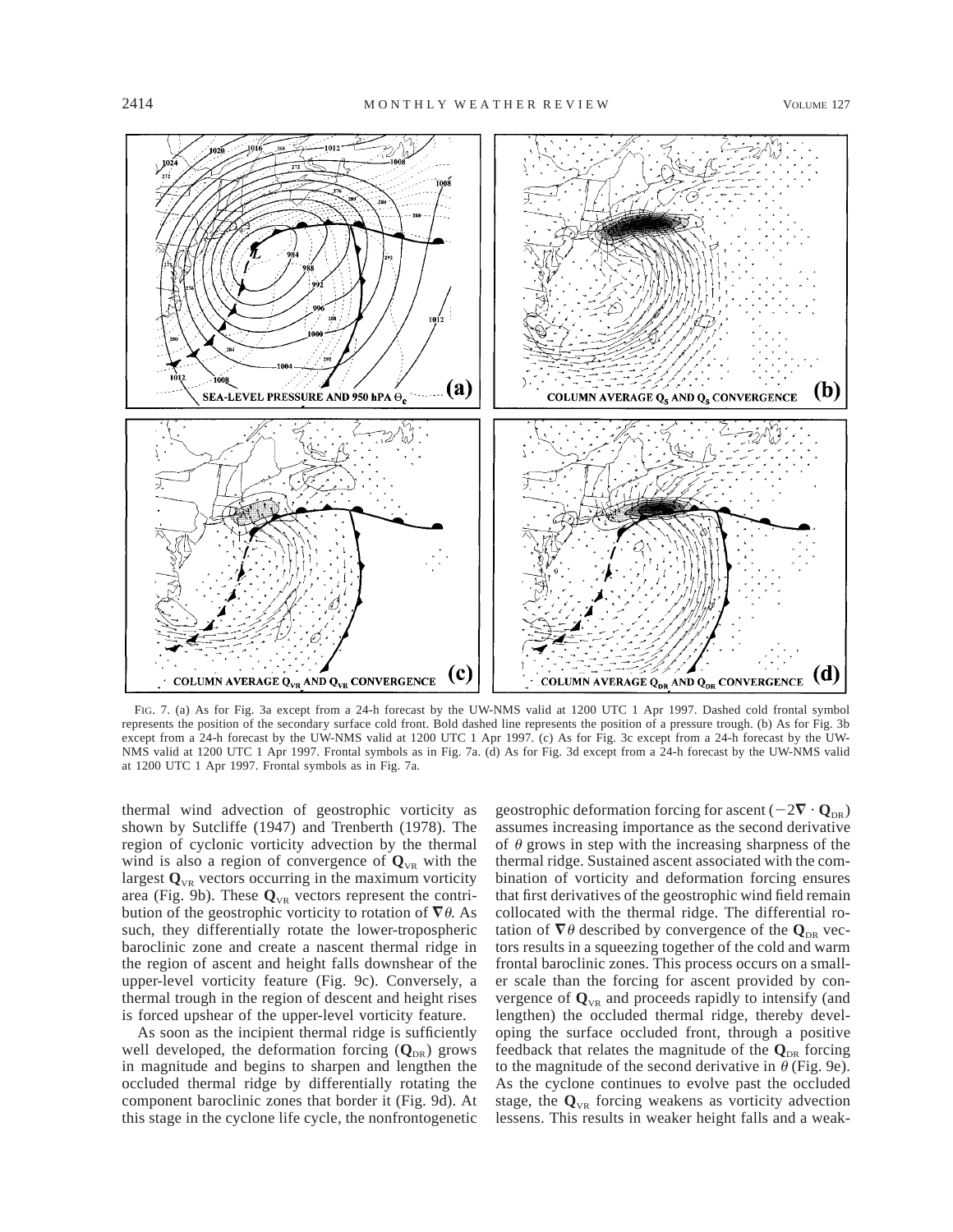

FIG. 8. Schematic illustrating the role of geostrophic deformation in sharpening and lengthening the occluded thermal ridge. Dark (light) solid lines represent column-averaged isentropes at the initial (later) time. The  $\mathbf{Q}_{\text{DR}}$  vectors are valid at the initial time. The potential temperature gradient vectors (dark arrows for initial time, light arrows for later time) on either side of the thermal ridge axis are rotated in the direction of  $\mathbf{Q}_{\text{DE}}$ .

ened geostrophic deformation field in the vicinity of the thermal ridge. This, in turn, leads to weaker  $\mathbf{Q}_{\text{DR}}$  forcing and an eventual halt to forcing for ascent in the aging occluded sector.

It was suggested by K92 that a scale separation exists between the forcing for ascent associated with the alongand across-isentrope components of **Q**, **Q***s*, and **Q***n*, respectively. The analyses presented here suggest that some of the frontal-scale Q–G forcing for ascent, namely, the  $\mathbf{Q}_{DR}$  forcing, appears to reside within the alongisentrope component of **Q**. It seems more appropriate, therefore, to suggest instead that an identifiable scale separation exists between the forcings for ascent associated with geostrophic vorticity  $(Q_{VR})$  and geostrophic deformation  $(Q_n$  and  $Q_{DR}$ ). Recognition of this scale separation is implicit in the pioneering works of Petterssen (1936) and Sutcliffe (1947), but is made particularly clear in terms of the foregoing **Q**-vector partitioning.

Finally, the deformation of  $\theta$  contours observed during occlusion suggests that the occlusion process can be viewed as a tropospheric thermal wave-breaking event (Hakim et al. 1996), particularly in light of the definition of wave-breaking given by McIntyre and Palmer (1983)—''the rapid and irreversible deformation of a material contour.'' In this paper the contributions of the geostrophic vorticity and deformation to this thermal wave-breaking have been isolated through use of the **Q** vector, which relates geostrophic wind fields to the conservative (material) variable,  $\theta$ . The occlusion process also involves a characteristic tropopause potential vorticity (PV) structure, referred to as the ''treble clef'' by Martin (1998b). The development of this tropopause PV structure results from the breaking of a tropopause PV wave. Since PV is conserved in frictionless, adiabatic flow the dynamics of this PV wave breaking could be investigated in a manner similar to that used here by first calculating a vector field,  $\mathbf{Q}_{PV}$ , defined as the Lagrangian rate of change of the PV gradient vector following the geostrophic motion:

$$
\mathbf{Q}_{\text{PV}} = \frac{d}{dt_g} \nabla P V = \left[ -\frac{\partial \mathbf{V}_g}{\partial x} \cdot \nabla (PV)\hat{i}, -\frac{\partial \mathbf{V}_g}{\partial y} \cdot \nabla (PV)\hat{j} \right].
$$
\n(11)

The development and use of such a diagnostic has recently been discussed by Davies and Rossa (1998). A partition of  $\mathbf{Q}_{\text{PV}}$  into its components,  $\mathbf{Q}_{\text{PV}_{\text{VR}}}$  and  $\mathbf{Q}_{\text{PV}_{\text{DR}}}$ (exactly analogous to the **Q**-vector partitions,  $\mathbf{Q}_{VR}$  and  $\mathbf{Q}_{\text{DR}}$ , developed in this paper), would isolate the effects of geostrophic vorticity and deformation, respectively, on the morphological changes in tropopause PV, which are central to the processes of cyclogenesis and occlusion. Such an investigation is currently under way and should provide a new interpretation of, and new insights into, aspects of the dynamics and kinematics of the midlatitude cyclone life cycle.

#### **6. Conclusions**

In this paper separate vector expressions representing the contributions of the geostrophic vorticity and deformation to the along-isentrope component (**Q***s*) of the **Q** vector have been isolated. It has been shown that the contribution to the rotation of  $\nabla \theta$  made by the geostrophic vorticity can be represented by a vector,  $Q_{V\text{R}}$ , the convergence of which is precisely equal to the thermal wind advection of geostrophic vorticity, a fundamental dynamical quantity in midlatitude synoptic development (Sutcliffe 1947; Trenberth 1978). A partitioning of  $\mathbf{Q}_s$  into its vorticity  $(\mathbf{Q}_{VR})$  and deformation  $(Q_{\text{DR}})$  contributions in three different cyclones, along with an analysis of their respective evolutions in a single occluded cyclone, were undertaken. The results of this analysis suggest a dynamical explanation of two commonly observed structural transformations associated with occluded midlatitude cyclones.

First, the tendency for the sea level pressure minimum to deepen and migrate northward and westward, into the cold air, after occlusion is controlled by the convergence of  $\mathbf{Q}_{\text{VR}}$ . This result reaffirms the long-standing synoptic forecasting rule that the behavior of the surface cyclone center is largely controlled by the thermal wind advection of geostrophic (absolute) vorticity (Sutcliffe 1947). Second, convergence of  $\mathbf{Q}_{DR}$  along the thermal ridge axis differentially rotates the cold and warm frontal baroclinic zones that border that axis, rapidly sharpening and lengthening the occluded thermal ridge and leading to the development of the surface occluded front. This convergence forces a narrow, frontal-scale region of ascent that lifts the warm sector air that is squeezed between the cold and warm frontal zones during this process. This lifting is made manifest in the clouds and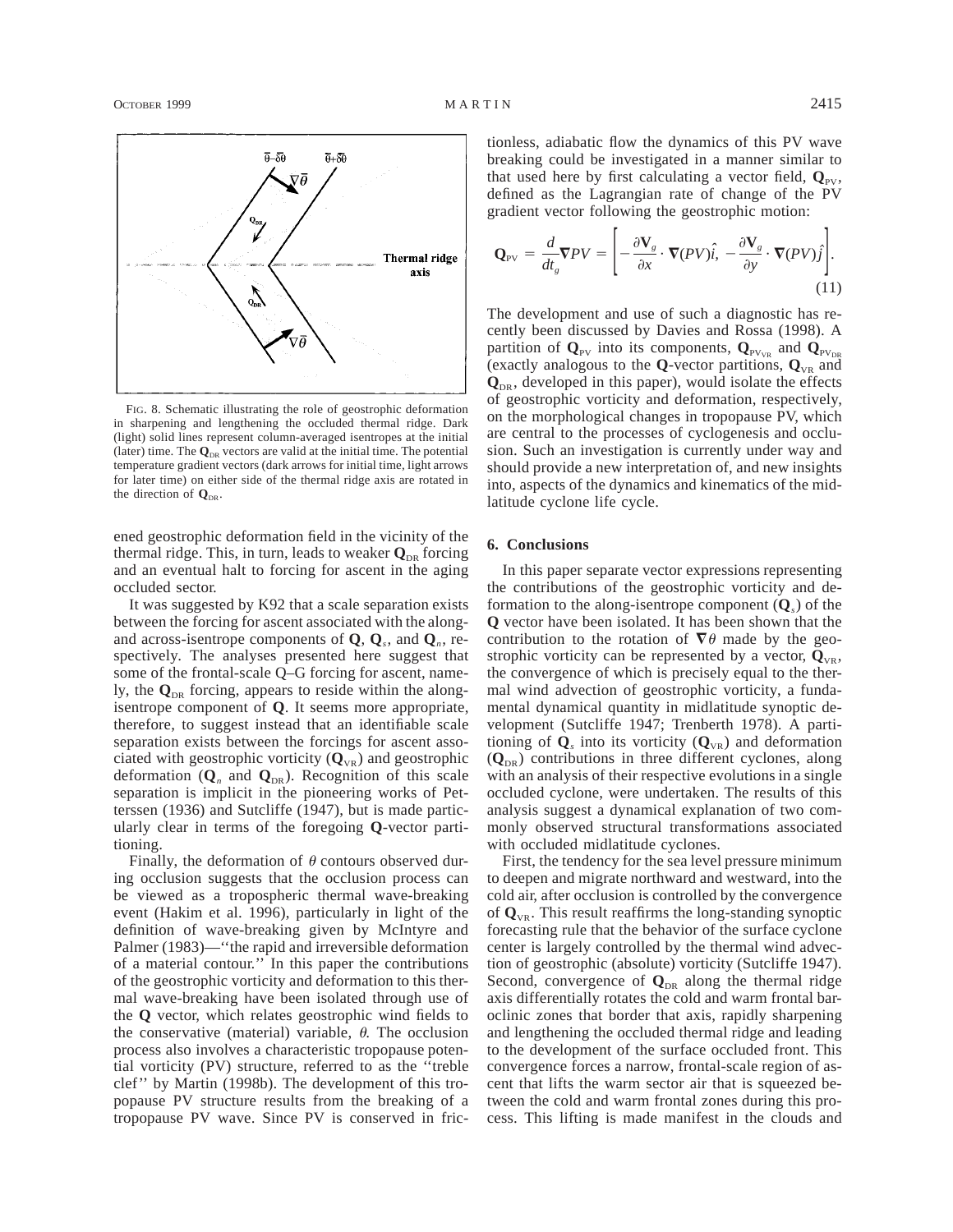

FIG. 9. Schematic illustration of the separate roles played by geostrophic vorticity and deformation in the process of occlusion. (a) Effect of an upper-level vorticity (PV) maximum on development at an initial time,  $t = 0$ . Thick solid lines are column average isentropes, thin solid lines are midtropospheric vorticity (PV) contours with "X" signifying a cyclonic vorticity maximum. Shading indicates an area of cyclonic vorticity advection (CVA) by the thermal wind. (b) As in Fig. 9a except thick solid arrows are  $\mathbf{Q}_{\text{VR}}$  vectors and the shading represents the  $\mathbf{Q}_{\text{VR}}$  convergence maximum at  $t = 0$ . (c) Dashed lines are column average isentropes at time  $t = t_1$  after rotation by the  $\mathbf{Q}_{\text{VR}}$  vectors in Fig. 9b. Incipient thermal ridge is located in the region of  $\mathbf{Q}_{\text{VR}}$  convergence maximum. (d) Close-up of the thermal ridge in Fig. 9c at  $t =$ *t*<sub>1</sub>. The **Q**<sub>DR</sub> vectors converge on the thermal ridge axis and force a **Q**<sub>DR</sub> convergence maximum (shaded) of frontal scale. (e) Thermal ridge at time  $t = t_2$  intensified through differential rotation implied by  $\mathbf{Q}_{DR}$  vectors in Fig. 9d. The  $\mathbf{Q}_{DR}$  vectors at  $t = t_2$  are larger in response to a larger second derivative of  $\theta$  in the vicinity of the thermal ridge. Shading represents  $\mathbf{Q}_{DR}$  convergence maximum at  $t = t_2$ .

precipitation that extend along the occluded thermal ridge from the triple point to the sea level pressure minimum. Thus, the distribution of  $\mathbf{Q}_{DR}$  vectors and their convergence in the occluded sector provide both a reaffirmation and dynamical explanation of the traditional synoptic view that the occlusion process involves the squeezing together of the warm and cold frontal zones and a resultant lifting of warm sector air.

The geostrophic vorticity and deformation contributions to baroclinic rotation provide significant, spatially separate forcings for ascent in the occluded quadrant, which, taken together, account for nearly all of the Q–G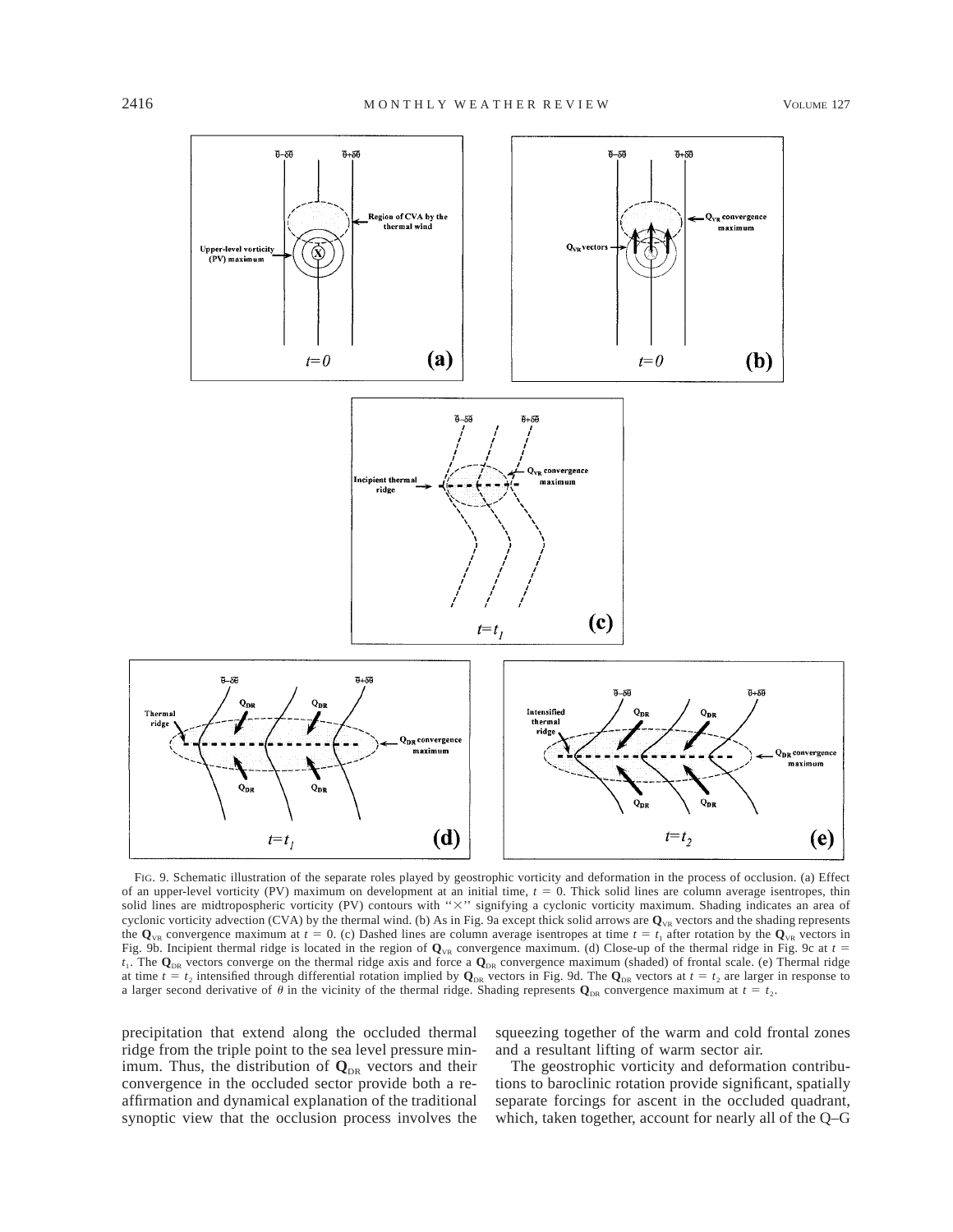forcing for ascent in the occluded sector of cyclones. The dynamical model of the occlusion process that emerges from this work involves two steps. First, the geostrophic vorticity forces cyclonic rotation of the cold frontal baroclinic zone, production of a nascent thermal ridge, and ascent that initially deepens the surface cyclone. Once the thermal ridge exists, the nonfrontogenetic geostrophic deformation, whose magnitude is dependent on the magnitude of the second derivative of  $\theta$ , attains greater significance. The increased deformation forcing squeezes the cold and warm frontal baroclinic zones together, sharpening and lengthening the thermal ridge, leading to the development of the characteristic occluded thermal structure. This process is accompanied by forcing for ascent (convergence of  $\mathbf{Q}_{\text{DR}}$ ) that occurs on a frontal scale but is a dynamical consequence of the baroclinic rotation forced by the geostrophic deformation.

The results presented here introduce a refinement to an emerging dynamical interpretation of the occlusion process, a process traditionally considered to signal the commencement of cyclone decay. We are currently employing a similarly **Q**-vector partition to examine the thermal devolution of decaying cyclones within the context of a broader dynamical investigation of cyclolysis.

*Acknowledgments.* The author wishes to thank Drs. Daniel Keyser, Juan Carlos Jusem, Frederick Sanders, and two anonymous reviewers for numerous thoughtprovoking comments that helped to improve the manuscript. This work was funded by the National Science Foundation under Grant ATM-9505849. It is dedicated to the memory of Mr. Du'o'ng Nhu Lâm, father-in-law of the author.

# APPENDIX A

#### **Derivation of the Cartesian Expression for QDR**

Recall that  $\mathbf{Q}_{DR} = \mathbf{Q}_s - \frac{1}{2}\mathbf{Q}_{TR}$ . Therefore,

$$
\mathbf{Q}_{\text{DR}} = \left[ \frac{\mathbf{Q} \cdot (\hat{k} \times \nabla \theta)}{|\nabla \theta|} \left[ \frac{(\hat{k} \times \nabla \theta)}{|\nabla \theta|} \right] - \frac{1}{2} (f_o \gamma \zeta_s)(\hat{k} \times \nabla \theta) \right]
$$

or, equivalently,

$$
\mathbf{Q}_{\text{DR}} = \left[ \mathbf{Q} \cdot (\hat{k} \times \nabla \theta) - \frac{1}{2} (f_o \gamma \zeta_s) |\nabla \theta|^2 \right] \frac{(\hat{k} \times \nabla \theta)}{|\nabla \theta|^2},\tag{A1}
$$

where  $\mathbf{Q} = f_o \gamma [(-(\partial \mathbf{V}_g/\partial x) \cdot \nabla \theta) \hat{i}, (-(\partial \mathbf{V}_g/\partial y) \cdot \nabla \theta) \hat{j}]$ and  $\hat{k} \times \nabla \theta = (- (\partial \theta / \partial y) \hat{i}, (\partial \theta / \partial x) \hat{j})$ . Thus,

$$
\mathbf{Q}_{\text{DR}} = \left\{ f_o \gamma \left| \left( -\frac{\partial U_s}{\partial x} \frac{\partial \theta}{\partial x} - \frac{\partial V_s}{\partial x} \frac{\partial \theta}{\partial y} \right) \left( -\frac{\partial \theta}{\partial y} \right) \right| + \left( -\frac{\partial U_s}{\partial y} \frac{\partial \theta}{\partial x} - \frac{\partial V_s}{\partial y} \frac{\partial \theta}{\partial y} \right) \left( \frac{\partial \theta}{\partial x} \right) \right\} - \frac{1}{2} f_o \gamma \left( \frac{\partial V_s}{\partial x} - \frac{\partial U_s}{\partial y} \right) \left[ \left( \frac{\partial \theta}{\partial x} \right)^2 + \left( \frac{\partial \theta}{\partial y} \right)^2 \right] \frac{\left( \hat{k} \times \nabla \theta \right)}{|\nabla \theta|^2}.
$$

Carrying out all the multiplications and simplifying the resulting expression leads to

$$
\mathbf{Q}_{\text{DR}} = f_o \gamma \left[ \left( \frac{\partial U_s}{\partial x} - \frac{\partial V_s}{\partial y} \right) \frac{\partial \theta}{\partial x} \frac{\partial \theta}{\partial y} + \frac{1}{2} \frac{\partial V_s}{\partial x} \left( \frac{\partial \theta}{\partial y} \right)^2 - \frac{1}{2} \frac{\partial U_s}{\partial y} \left( \frac{\partial \theta}{\partial x} \right)^2 - \frac{1}{2} \frac{\partial V_s}{\partial x} \left( \frac{\partial \theta}{\partial x} \right)^2 + \frac{1}{2} \frac{\partial U_s}{\partial y} \left( \frac{\partial \theta}{\partial y} \right)^2 \left| \frac{\hat{K} \times \nabla \theta}{|\nabla \theta|^2} \right].
$$
\n(A3)

Substituting the expressions for the stretching and shearing deformations,  $E_1$  and  $E_2$ , respectively, where  $E_1$  =  $(\partial U_g / \partial x - \partial V_g / \partial y)$  and  $E_2 = (\partial V_g / \partial x + \partial U_g / \partial y)$  yields

$$
\mathbf{Q}_{\text{DR}} = f_o \gamma \left[ E_1 \frac{\partial \theta}{\partial x} \frac{\partial \theta}{\partial y} + \frac{1}{2} E_2 \left( \frac{\partial \theta}{\partial y} \right)^2 - \frac{1}{2} E_2 \left( \frac{\partial \theta}{\partial x} \right)^2 \right] \times \frac{(\hat{\kappa} \times \nabla \theta)}{|\nabla \theta|^2}
$$

or, finally,

$$
\mathbf{Q}_{\text{DR}} = \frac{f_o \gamma}{|\nabla \theta|^2} \left\{ E_1 \frac{\partial \theta}{\partial x} \frac{\partial \theta}{\partial y} + \frac{1}{2} E_2 \left[ \left( \frac{\partial \theta}{\partial y} \right)^2 - \left( \frac{\partial \theta}{\partial x} \right)^2 \right] \right\} \hat{k} \times \nabla \theta. \tag{A4}
$$

### APPENDIX B

## An Alternative Derivation of  $Q_{VR}$  and  $Q_{AR}$

A similar partition of **Q***<sup>s</sup>* into its deformation and vorticity components can be obtained following the description given in Davies-Jones (1991). Beginning with

$$
Q = \frac{1}{2}(Q + D) + \frac{1}{2}(Q - D),
$$
 (B1)

where  $Q = f_o \gamma [(-(\partial \mathbf{V}_g/\partial x) \cdot \nabla \theta), (-(\partial \mathbf{V}_g/\partial y) \cdot \nabla \theta)]$ and  $\mathbf{D} = f_o \gamma [(-\nabla U_g \cdot \nabla \theta), (-\nabla V_g \cdot \nabla \theta)].$  The convergence of **D** physically represents the Q–G forcing for ascent from the deformation term neglected in the approximate Trenberth (1978) forcing for omega (i.e.,  $\mathbf{D} = \mathbf{Q} - \mathbf{Q}_{TR}$  so that  $-2\nabla \cdot \mathbf{D} = -2\nabla \cdot \mathbf{Q} + 2\nabla \cdot \mathbf{Q}_{TR}$ . Upon expansion of (B1), the components of the **Q** vector become